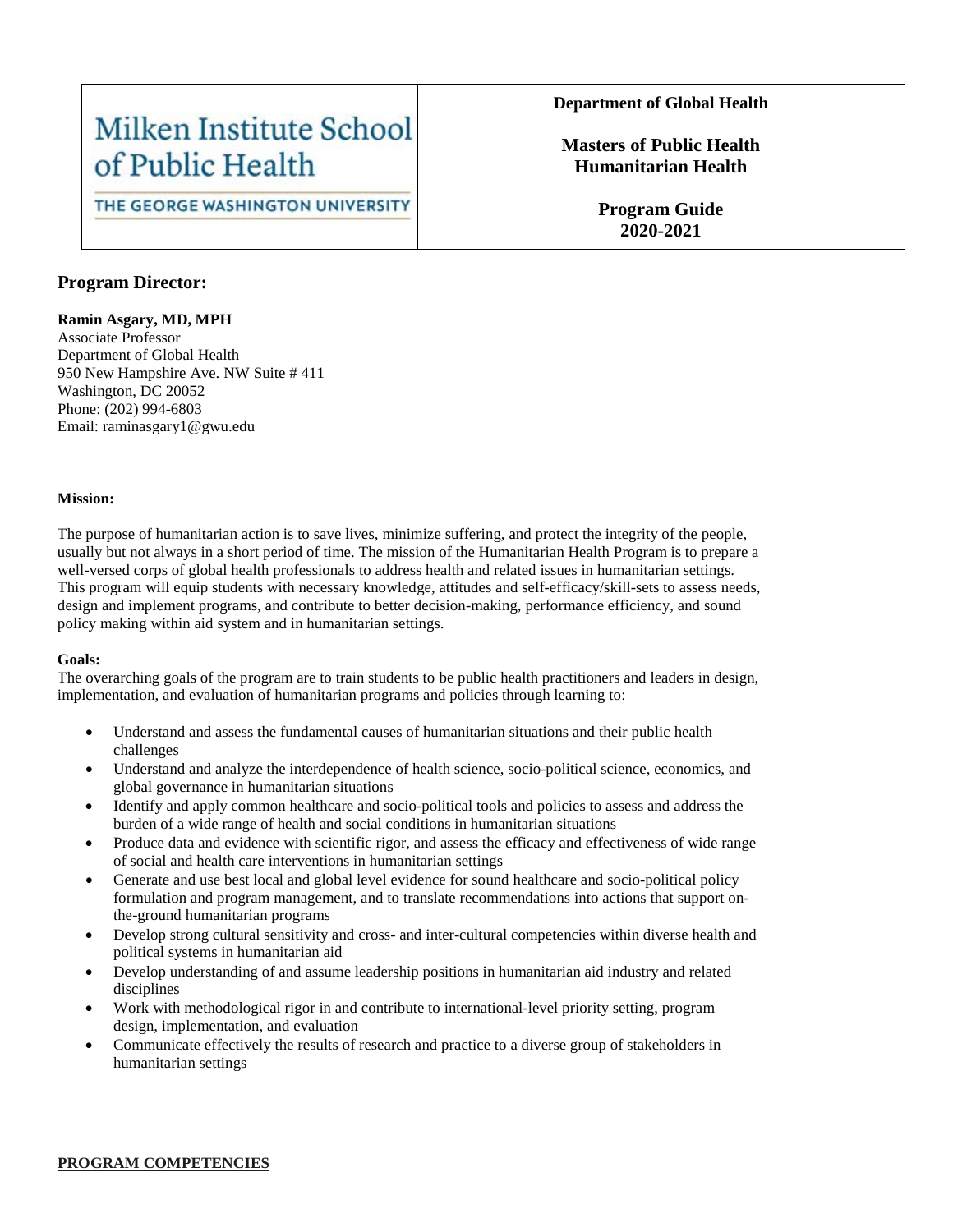#### **1. Identify and address the ethical and socio-cultural issues of humanitarian programs, policies and research.**

Relevant courses:

- PUBH 6461 Ethics and Accountability in Humanitarian Settings
- PUBH 6416 Ethical & Cultural Issues in Global Health Research & Programs

#### **2. Explain and analyze major problems and challenges, and their multilevel determinants, challenges in humanitarian settings and strategies and interventions to address them.**

Relevant courses:

- PUBH 6480 Public Health in Complex Emergencies
- PUBH 6469 Humanitarian Aid Seminar Series
- PUBH 6464 Mental Health and Psychosocial Issues in Humanitarian Settings

### **3. Describe the institutional landscape and the governance system in the aid system, and the**

**interrelationship of foreign policy and health outcomes in humanitarian settings** 

Relevant courses:

- PUBH 6480 Public Health in Complex Emergencies
- PUBH 6469 Humanitarian Aid Seminar Series

**4. Communicate public health and medical evidence on humanitarian topics to a variety of audiences including technical experts, lay population, policymakers, and other relevant stakeholders while engaging and working with diverse individuals, organizations, and communities with respect for different values, beliefs and practices** 

Relevant courses

- PUBH 6469 Humanitarian Aid Seminar Series
- PUBH 6463 Communication Strategies and Planning in Humanitarian Settings

#### **5. Apply the principles of and select monitoring frameworks and evaluation methods for effective humanitarian interventions**.

Relevant courses:

- PUBH 6412 Global Health Quantitative Research Methods
- PUBH 6461 Ethics and Accountability in Humanitarian Settings

#### **6. Understand and apply leadership and management skills to support implementation of humanitarian operations and policy changes at international level.**

Relevant courses:

- PUBH 6461 Ethics and Accountability in Humanitarian Settings
- PUBH 6463 Communication Strategies and Planning in Humanitarian Settings
- PUBH 6469 Humanitarian Aid Seminar Series

#### 7. **Describe various context-specific designs and capacity assessment of humanitarian system and programming, analyze major multi-institutional and multi-sectoral challenges and initiatives and partnerships affecting their performance in humanitarian aid system for sound practice recommendations**

Relevant courses:

- PUBH 6461 Ethics and Accountability in Humanitarian Settings
- PUBH 6492 Global Health Programs and Control of Chronic Diseases
- PUBH 6469 Humanitarian Aid Seminar Series

#### 8. **Describe and assess the inter-relationship between the protection, health promotion, and human rights and population outcomes in humanitarian situations**.

Relevant courses:

- PUBH 6461 Ethics and Accountability in Humanitarian Settings
- PUBH 6465 Reproductive Health and Gender-Based Violence in Humanitarian Settings

#### **9. Understand and apply the principles of rigorous researching and critical appraisal of publications and evidence, and writing and presenting the findings of research projects in humanitarian settings**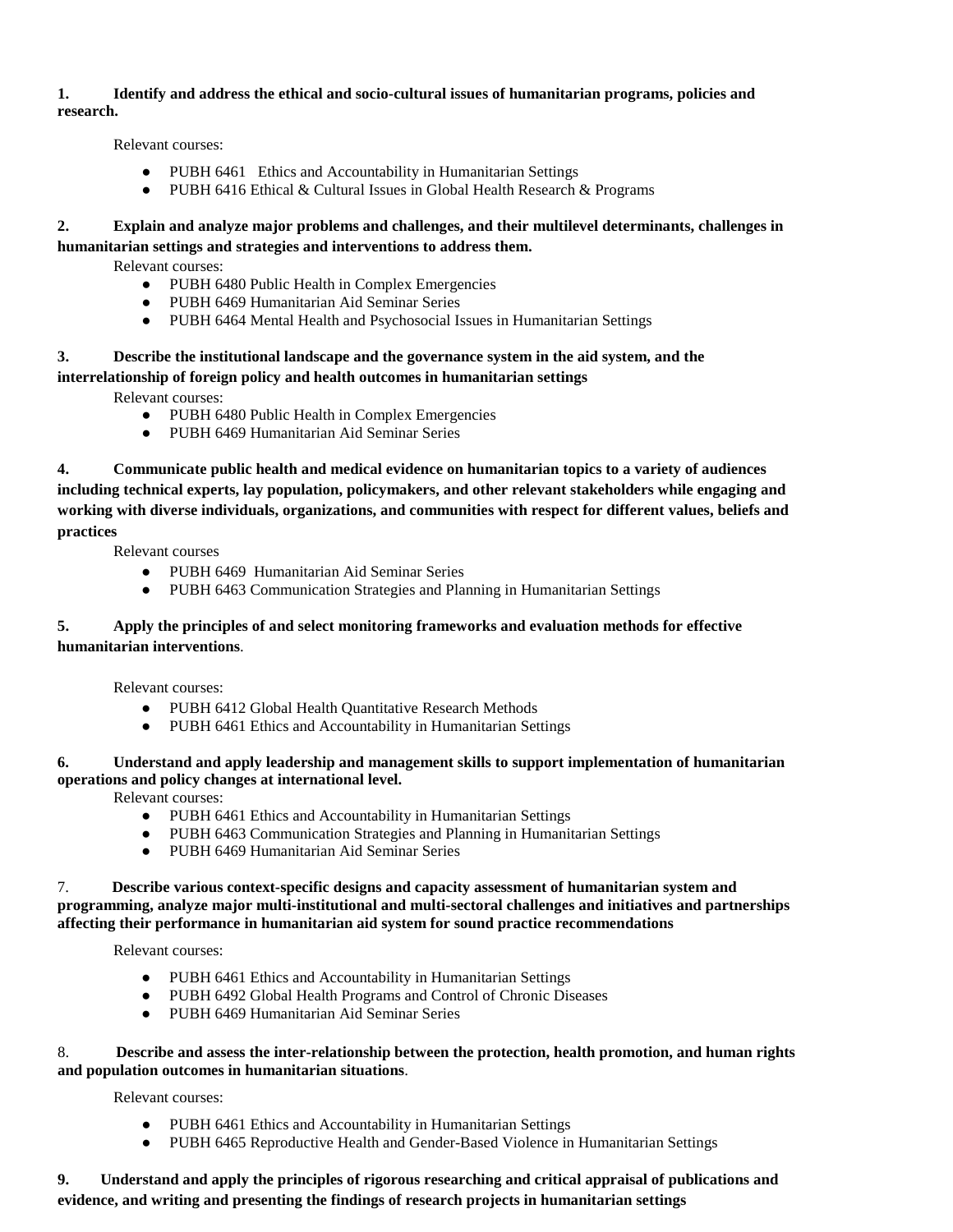Relevant courses:

- PUBH 6461 Ethics and Accountability in Humanitarian Settings
- PUBH 6480 Public Health in Complex Emergencies
- PUBH 6412 Global Health Quantitative Research Methods

**10. Describe and address current main communicable, non-communicable, and other pathologies across the populations, geographic locations, and social and political contexts in the humanitarian field.**

Relevant courses:

- PUBH 6492 Global Health Programs and Control of Chronic Diseases
- PUBH 6132 WASH/Disaster Relief Management and Development
- PUBH 6480 Public Health in Complex Emergencies

#### **Program Requirements:**

**Please make sure to follow the program guide for the academic year in which you matriculated into the program.**

MPH students who select the MPH in Humanitarian Health program enroll in Core Courses (19 credits), Program-Specific Courses (19 credits), and general electives (7 credits).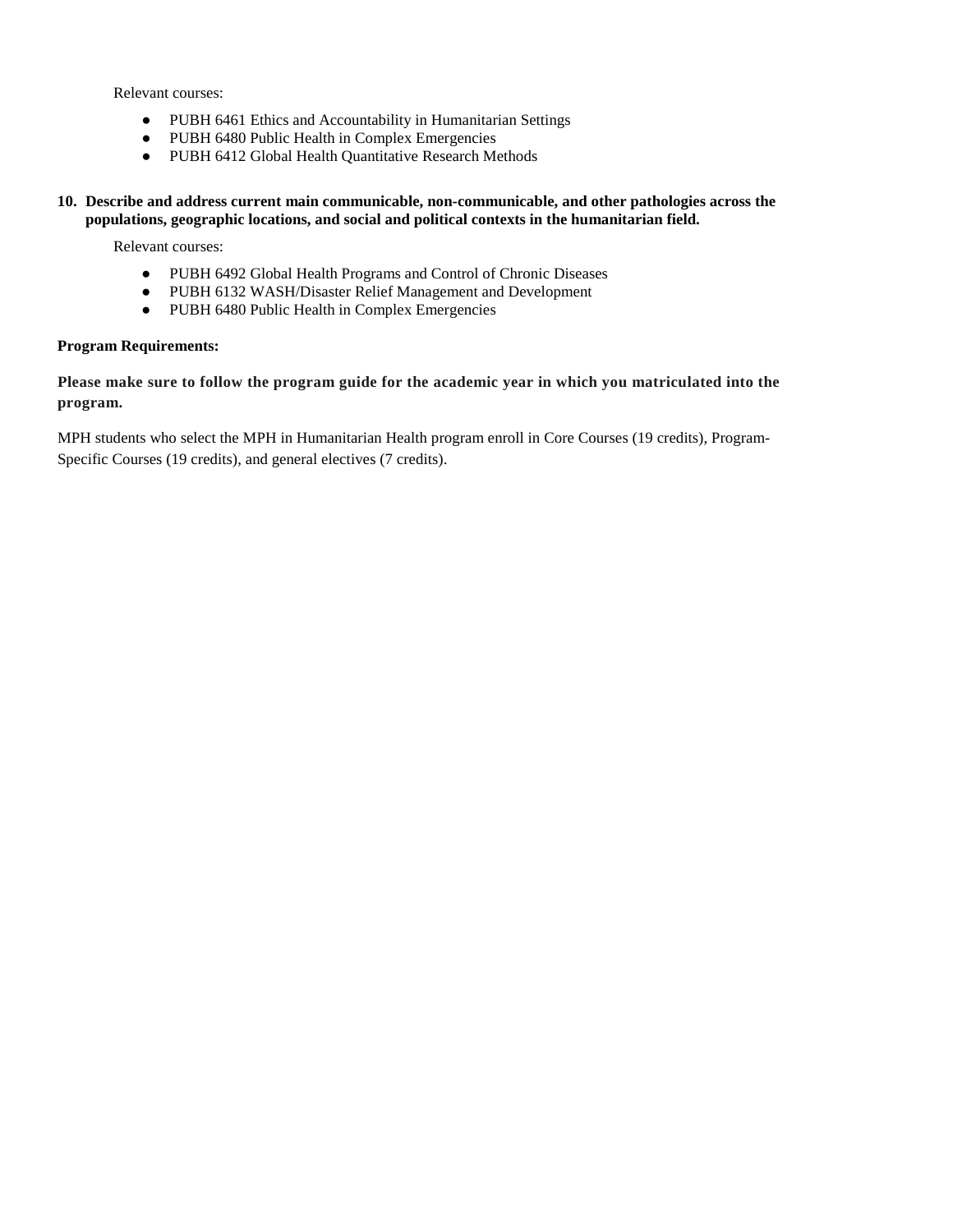# Milken Institute School of Public Health

**Master of Public Health**

**Humanitarian Health**

**Program-at-a-Glance 2020-2021**

## THE GEORGE WASHINGTON UNIVERSITY

|                     | <b>Required Core Courses (19 credits)</b>                                                                      |                  |                                                          |           |       |
|---------------------|----------------------------------------------------------------------------------------------------------------|------------------|----------------------------------------------------------|-----------|-------|
| Course#             | <b>Required Core Course</b>                                                                                    | <b>Credits</b>   | <b>Semesters Offered</b>                                 |           | Grade |
| <b>PUBH</b>         |                                                                                                                |                  | <b>Residential</b>                                       | Online    |       |
| 6002                | <b>Biostatistical Applications for Public Health</b>                                                           | 3                | Fall, Sp, Sum                                            | All       |       |
| <b>PUBH</b><br>6003 | Principles and Practice of Epidemiology                                                                        | 3                | Fall, Sp, Sum                                            | All       |       |
| <b>PUBH</b><br>6007 | Social and Behavioral Approaches to Public Health                                                              | $\overline{2}$   | Fall, Sp, Sum                                            | All       |       |
| PUBH<br>6009        | Fundamentals of Program Evaluation<br>(prerequisite: PUBH 6007)                                                | $\overline{2}$   | Fall, Sp, Sum                                            | All       |       |
| <b>PUBH</b><br>6011 | Environmental and Biological Foundations of Public Health                                                      | 3                | Fall, Sp, Sum                                            | All       |       |
| <b>PUBH</b><br>6012 | Fundamentals of Health Policy: Public Health and Healthcare                                                    | $\overline{2}$   | Fall, Sp, Sum                                            | All       |       |
| <b>PUBH</b><br>6021 | Leading Self and Teams in Public Health                                                                        | $\mathbf{1}$     | Fall, Sp, Sum                                            | All       |       |
| <b>PUBH</b><br>6022 | Managing Organizations and Influencing Systems in PH<br>(prerequisite: 6021)                                   | $\mathbf{1}$     | Fall, Sp, Sum                                            | All       |       |
| <b>PUBH</b><br>6023 | <b>Interprofessional Education Experience</b><br>(prerequisites: all core courses above, except 6009 and 6022) | $\boldsymbol{0}$ | Fall, Sp, Sum                                            | All       |       |
| PUBH<br>6015        | <b>Culminating Experience</b>                                                                                  | $\overline{2}$   | Fall, Sp, Sum                                            |           |       |
| <b>Total</b>        | <b>Core Credits</b>                                                                                            | 19               |                                                          |           |       |
|                     | <b>Required Program Specific Courses (20 credits)</b>                                                          |                  |                                                          |           |       |
| Course #            | <b>Required Departmental Courses</b>                                                                           | <b>Credits</b>   | <b>Semesters Offered</b><br><b>Residential</b><br>Online |           | Grade |
| <b>PUBH</b><br>6480 | Public Health in Complex Emergencies                                                                           | 2                | Fall                                                     | Sp1, Sum  |       |
| <b>PUBH</b><br>6400 | <b>Global Health Frameworks</b>                                                                                | $\mathfrak{2}$   | Fall                                                     | Fall, Sp2 |       |
| <b>PUBH</b><br>6410 | Global Health Study Design                                                                                     | 1                | Fall, Sp                                                 |           |       |
| <b>PUBH</b><br>6412 | Global Health Quantitative Research Methods<br>(prerequisite: PUBH 6002)                                       | 3                | Sp, Sum                                                  |           |       |
| <b>PUBH</b><br>6416 | Ethical & Cultural Issues in Global Health Research &<br>Programs                                              | 1                | Fall, Sp                                                 |           |       |
| <b>PUBH</b><br>6461 | Ethics and Accountability in Humanitarian Settings<br>(Pre or corequisite: PUBH 6480)                          | 1                | Fall                                                     |           |       |
| PUBH<br>6462        | Nutrition and Food in Large Humanitarian Emergencies<br>(Pre or corequisite: PUBH 6480)                        | 1                | Spring                                                   |           |       |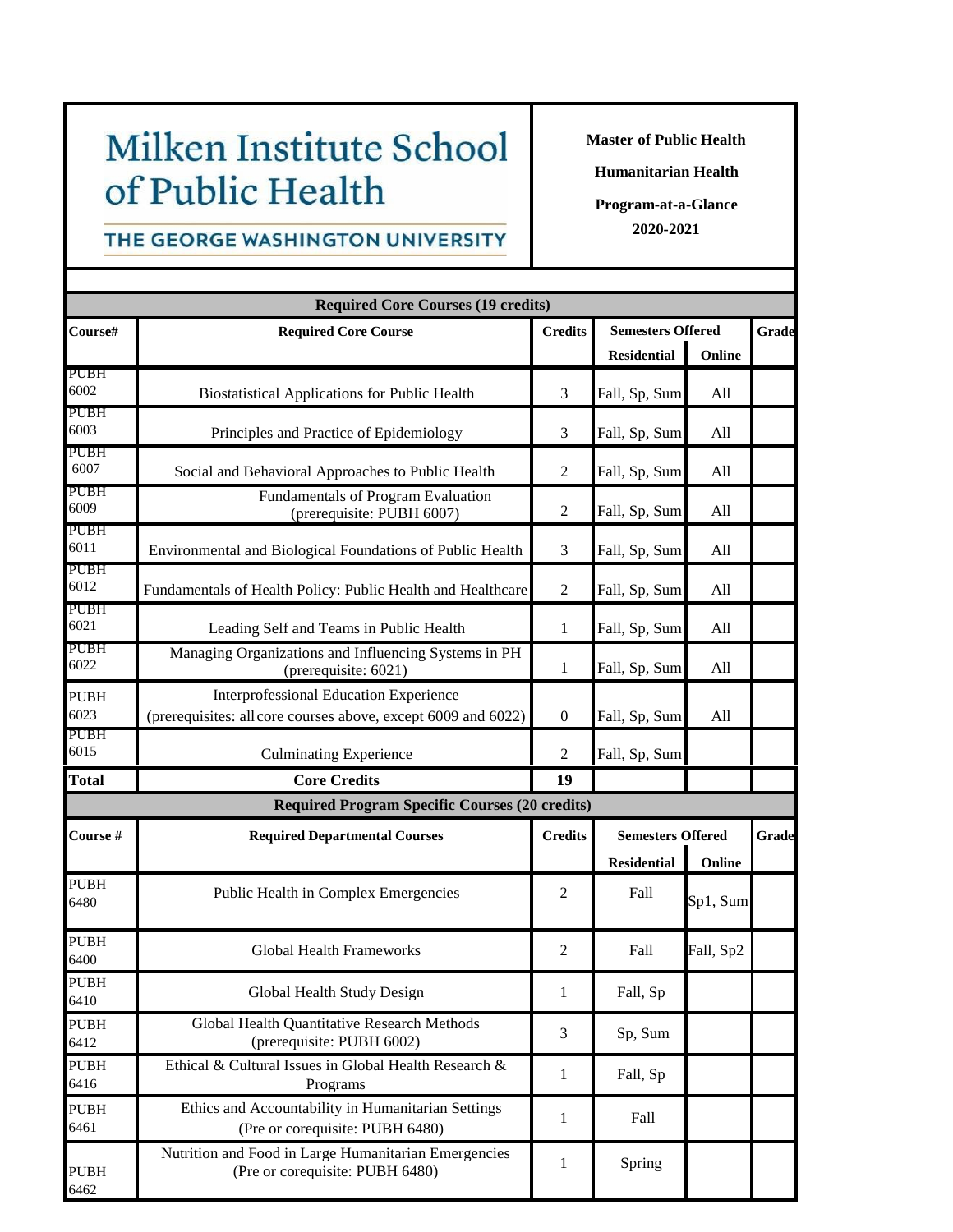| <b>PUBH</b><br>6463         | Communication Strategies and Planning in Humanitarian<br>Settings (Prerequisite: PUBH 6480)                         | $\overline{2}$   | Fall                                                     |           |       |
|-----------------------------|---------------------------------------------------------------------------------------------------------------------|------------------|----------------------------------------------------------|-----------|-------|
| <b>PUBH</b><br>6464         | Mental Health Humanitarian Settings<br>(Pre or corequisite: PUBH 6480)                                              | 1                | Spring                                                   |           |       |
| <b>PUBH</b><br>6465         | Reproductive Health and Gender-Based Violence in<br><b>Humanitarian Settings</b><br>(Pre or corequisite: PUBH 6480) | 1                | Fall                                                     |           |       |
| <b>PUBH</b><br>6469         | Humanitarian Aid Seminar Series<br>(Pre or corequisite: PUBH 6480)                                                  | $\mathbf{1}$     | Fall                                                     |           |       |
| <b>PUBH</b><br>6132         | WASH/Disaster Relief Management and Development                                                                     | $\overline{2}$   | N/A                                                      | Fall, Sp2 |       |
| <b>PUBH</b><br>6492         | Global Health Programs and Approaches to the Control of<br><b>Chronic Diseases</b>                                  | $\mathfrak{2}$   | Fall                                                     |           |       |
| <b>Total</b>                | <b>Total Program Required Credits</b>                                                                               | 20               |                                                          |           |       |
|                             | <b>CHOOSE ELECTIVE COURSES (6 CREDITS)</b>                                                                          |                  |                                                          |           |       |
| Course<br>#                 | <b>Elective Courses</b>                                                                                             | <b>Credits</b>   | <b>Semesters Offered</b><br><b>Residential</b><br>Online |           | Grade |
| <b>PUBH</b><br>6435         | Global Health Program Design and Implementation<br>(Prerequisite: PUBH 6400)                                        | $\overline{2}$   | Sp, Sum                                                  |           |       |
| Course#                     | <b>Elective Courses</b>                                                                                             | <b>Credits</b>   | <b>Semesters Offered</b><br><b>Residential</b>           | Online    | Grade |
| PUBH<br>6853 (Old<br>#6249) | Stat Packages/Data Management & Data Analysis                                                                       | 3                | Fall, Sp                                                 |           |       |
| <b>PUBH</b><br>6262         | Introduction to Geographical Information Systems                                                                    | $\mathbf{1}$     | Fall, Sp, Sum                                            |           |       |
| <b>PUBH</b><br>6411         | Global Health Qualitative Research Methods                                                                          | $\overline{2}$   | Sp, Sum                                                  |           |       |
| <b>PUBH</b><br>6484         | Prevention and Control of Vector Borne Diseases                                                                     | $\overline{2}$   | Spring                                                   |           |       |
| <b>PUBH</b><br>6441         | Global Health Organizations and Regulations                                                                         | 2                | Fall                                                     |           |       |
| <b>PUBH</b><br>6442         | <b>Comparative Global Health Systems</b>                                                                            | $\overline{2}$   | Fall                                                     | All       |       |
| <b>PUBH</b><br>6486         | Global Health Programs and Approaches to the Control of<br><b>Infectious Diseases</b>                               | $\mathbf{2}$     | Fall                                                     | Fall, Sp2 |       |
| <b>PUBH</b><br>6263         | Advanced Geographical Information Systems                                                                           | $\mathbf{1}$     | Fall, Sp, Sum                                            |           |       |
| <b>PUBH</b><br>6455         | Global Vaccinology                                                                                                  | 3                | Summer                                                   | Sp1, Sum  |       |
| <b>PUBH</b><br>6440         | <b>Global Health Economics</b>                                                                                      | $\overline{c}$   | Spring                                                   |           |       |
| <b>PUBH</b><br>6501         | Evaluation of Health Promotion and Disease Prevention<br>Programs                                                   | 3                | Fall, Sp                                                 |           |       |
| <b>PUBH</b><br>6445         | Quantitative Methods for Impact Evaluation Prerequisites:<br>6002, 6412, 6501)                                      | $\overline{2}$   | Fall                                                     |           |       |
| <b>PUBH</b><br>6493         | <b>Supply Chain Management</b>                                                                                      | $\overline{c}$   | Spring                                                   |           |       |
| <b>PUBH</b><br>6436         | Global Health Program Management and Leadership                                                                     | $\boldsymbol{2}$ | Fall, Sum                                                |           |       |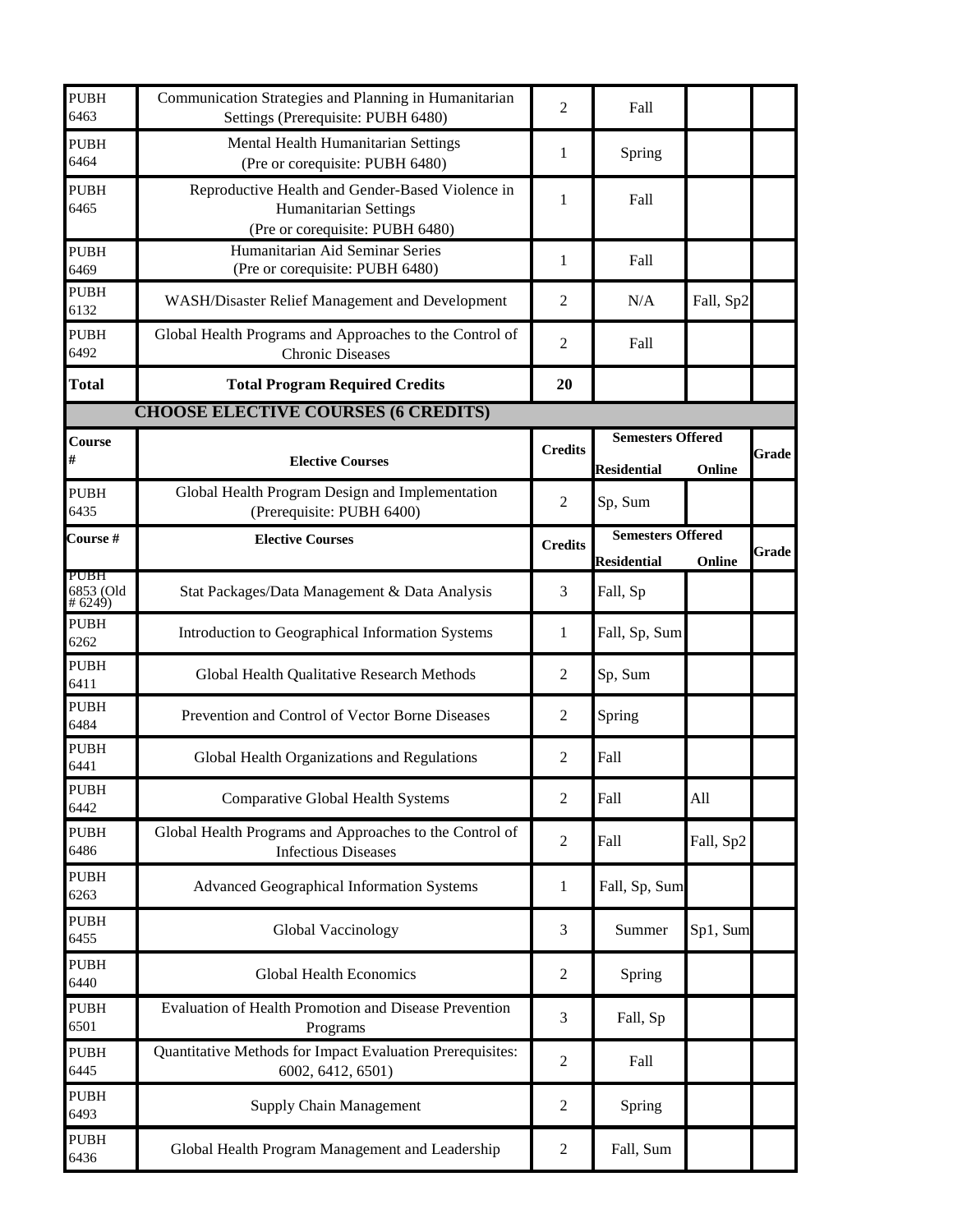| <b>PUBH</b><br>6850 | Introduction to SAS for Public Health Research                                                                                         |         | Fall          |     |  |
|---------------------|----------------------------------------------------------------------------------------------------------------------------------------|---------|---------------|-----|--|
| <b>PUBH</b><br>6851 | Introduction to R for Public Health Research                                                                                           |         | Fall          |     |  |
| <b>PUBH</b><br>6852 | Introduction to Python for Public Health Research                                                                                      |         | Fall          |     |  |
| <b>PUBH</b><br>6xxx | Any PUBH graduate level course may be substituted for an<br>elective course above. Other course(s) with advisor's<br>advanced approval | $1 - 3$ | Fall, Sp, Sum | All |  |
| <b>Total</b>        | <b>Elective Credits</b>                                                                                                                | 6       |               |     |  |
| <b>Total</b>        | <b>Degree Credits</b>                                                                                                                  | 45      |               |     |  |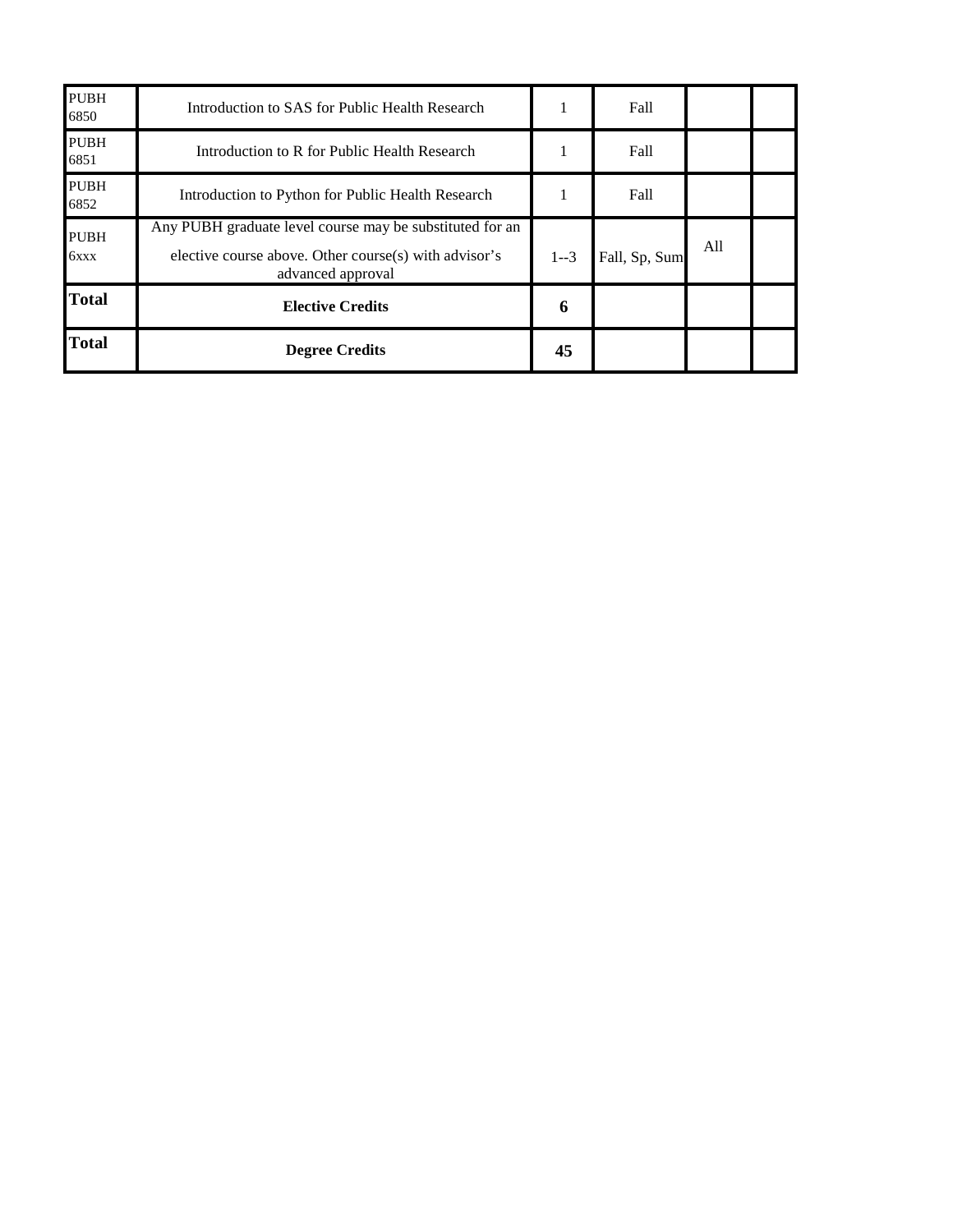## **Advising Tips**

Always see your advisor for course scheduling and sequencing strategies, but remember that proper course selection, fulfilling requirements, and on-time graduation are your responsibilities. The Master of Public Health (MPH) curriculum consists of four types of courses (45 credits):

As an accredited School of Public Health, students in all GWSPH MPH programs are also required to fulfill both an interprofessional team experience and an applied practice experience. GWSPH has incorporated these requirements into the curriculum as follows:

#### Interprofessional Education (IPE) Experience:

• Following (or simultaneous to) enrollment in PUBH 6021 *Essentials in Public Health Practice & Leadership 1: Leading Self and Teams* (1-credit), students will be required to select an IPE experience from a host of options provided throughout your enrollment as a MPH student to participate in a one-time, case-based or activity-based learning experience. The IPE experience is a way to experience working with people from other professions/programs outside of public health. Students will have many opportunities to register for this zero-credit (no fee) IPE 'class' (PUBH 6023- *Interprofessional Education Experience*) and will receive credit upon successful completion. Note that students need to complete all core courses before completing IPE.

#### Applied Practice Experience (Practicum):

• The applied practice experience allows each student to individually demonstrate attainment of public health competencies. Information about the Practicum will be introduced in PUBH 6021 so students may begin planning for their practice experience. As a part of the content of PUBH 6022 *Essentials in Public Health Practice & Leadership 2: Managing Organizations & Influencing Systems* (1 credit), detailed information and an introduction to the necessary tools will be provided. Students are required to fulfill all requirements of the 120 hours Practicum experience to receive credit for this PUBH 6022. **6021 is a pre-requisite for 6022.**

Note that before completing the 120 hours practicum experience students must fulfill the following pre-requisites: 6002, 6003, 6400, 6416, 6480, 6021 and 6022

• Electives: There is a list of suggested electives but students are welcome to take any PBH courses with advisor's approval. Also, students are encouraged to look at and take courses at the Elliott School of International Affairs related to humanitarian practice.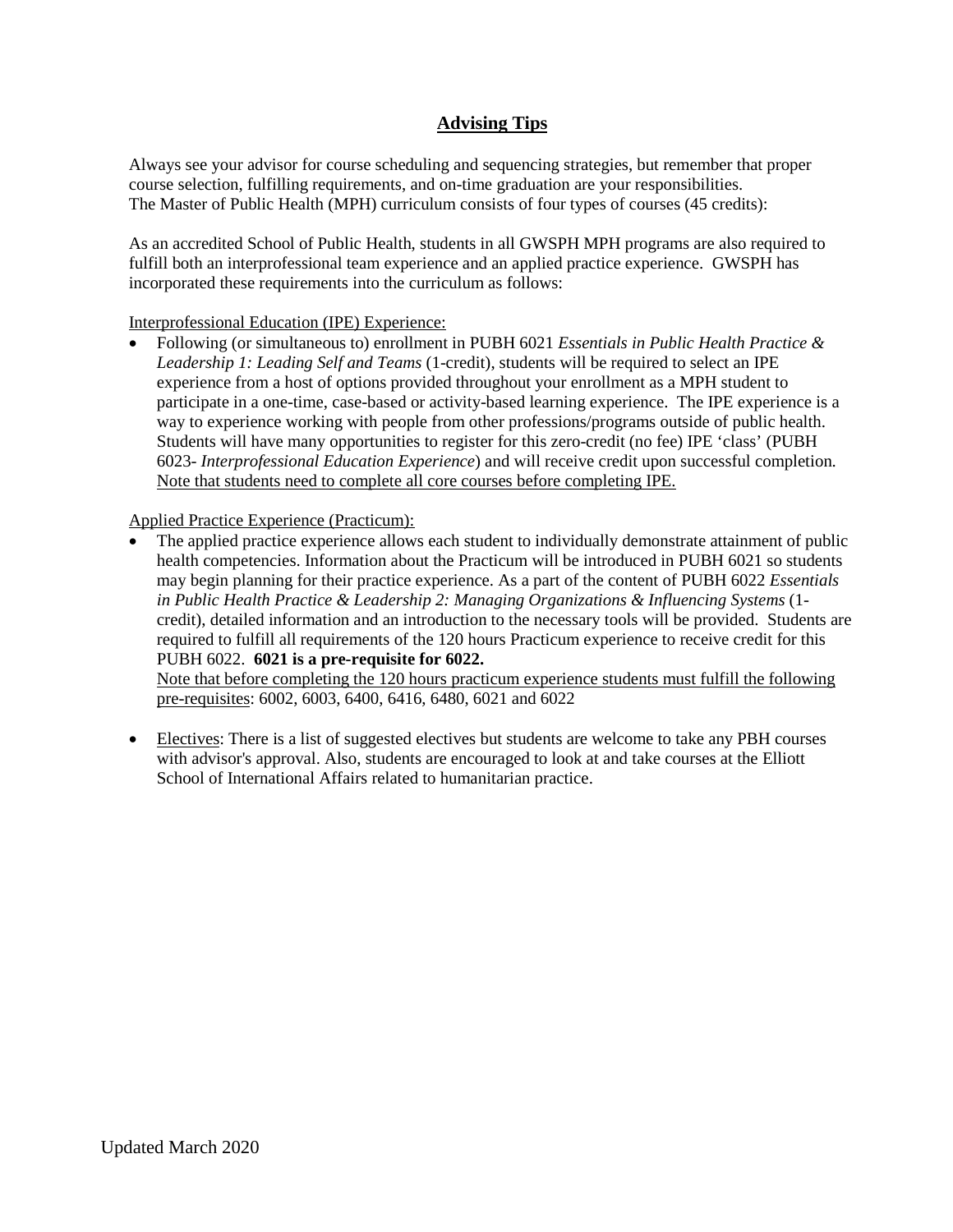#### **Graduation Requirements**

- 1. **Graduate Credit Requirement:** 45 graduate credits are required.
- 2. **Course Requirements:** Successful completion of the Core Courses and the Program-Specific Courses are required.
- 3. **Practicum Requirement:** Students are required to fulfill all requirements of the Applied Practice Experience (Practicum) to receive credit for PUBH 6022.
- 4. **Interprofessional Education Experience (IPE):** Students are required to enroll and participate in an authorized IPE activity (PUBH 6023).
- 5. **Grade Point Requirement:** A 3.0 (B average) overall grade point average is required.
- 6. **Time Limit Requirement:** The degree must be completed within five years.
- 7. **Transfer Credit Policy:** Up to 12 graduate credits that have not been applied to a previous degree may be transferred to the MPH upon approval. Credits must have been earned from an accredited institution in the last 3 years with a grade point of 3.0 or better.
- 8. **CITI Training requirement:** All students are required to complete training regarding human subject protection regulation and the Health Insurance Portability and Accountability Act of 1996 (HIPAA). To fulfill this requirement, you must complete the Collaborative IRB Training Initiative (CITI) Course in The Protection of Human Research Subjects.
- 9. **Integrity Quiz & Plagiarism requirement**: All students are required to review the George Washington University Code of Academic Integrity and take the quiz within their first semester of study. The Code of Integrity and step-by-step instructions can be found here: <http://publichealth.gwu.edu/integrity>
- 10. **Professional Enhancement requirement**: Students must participate in 8 hours per degree program of advisor pre-approved Public Health-related lectures, seminars, and symposia, related to your field of study. Students must submit documentation of Professional Enhancement activities to the Office of Student Records. The documentation consists of the Professional Enhancement Form <http://publichealth.gwu.edu/academics/forms>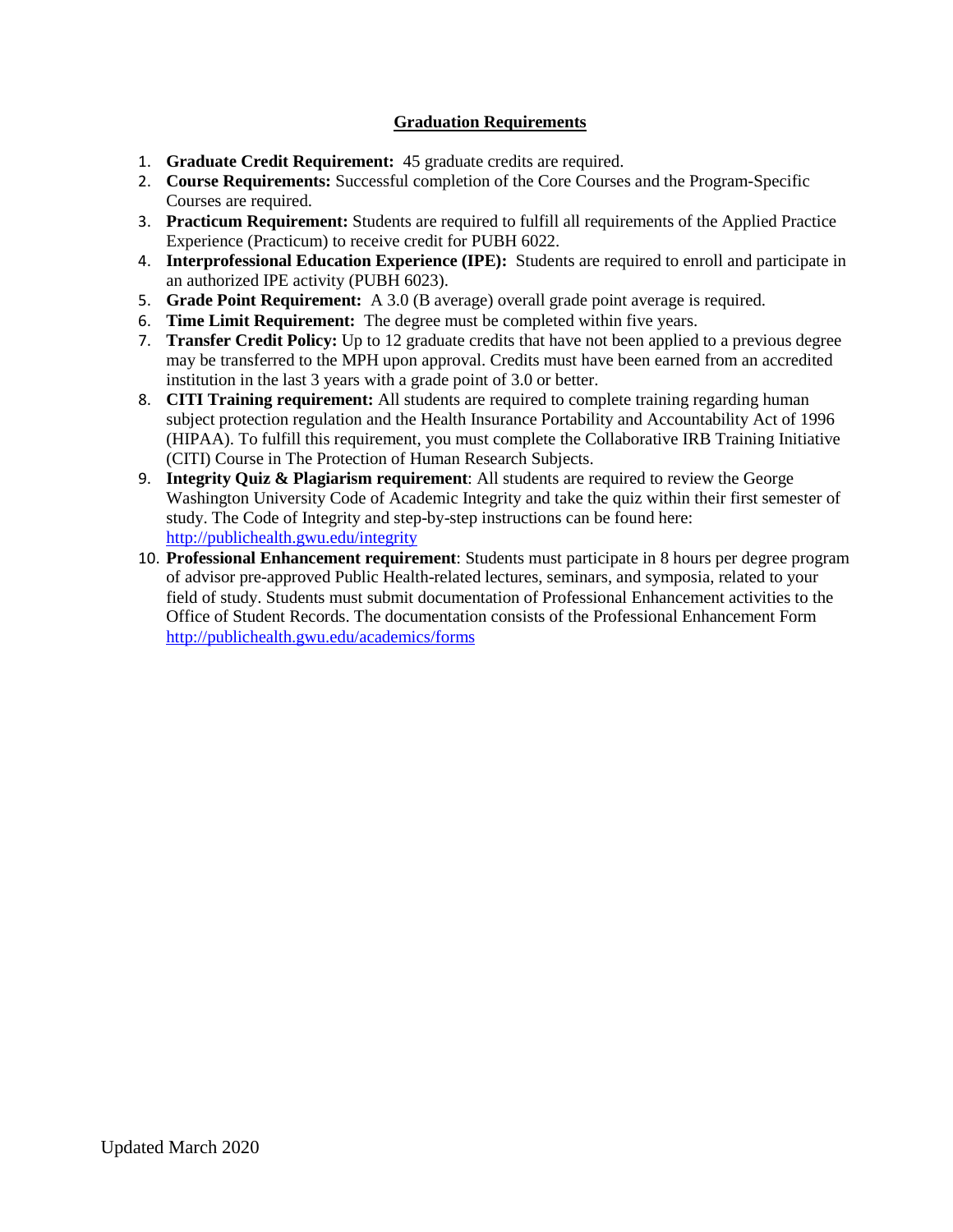#### **The Department of Global Health Humanitarian Health MPH Course Mapping Example 2020-2021**

The following are advising tips relating to course sequencing:

• All students must take PUBH 6400 Global Health Frameworks, PUBH 6480 Public Health in Complex Emergencies, and PUBH 6003 Principles and Practice of Epidemiology during their first fall semester.

The Humanitarian Health program contains a total of 7 electives credits that must be chosen from the list of elective courses provided in the program guide or approved by your advisor. Elective courses are often offered once per year, so students should plan which courses to take in advance. The 'Elective Course(s)' credits listed in the below course maps indicate the suggested distribution of these elective credits, but students can choose to distribute them however they feel fit. Students are advised to work with their advisor when deciding on electives.

| $1st$ year Fall                           |                | $1st$ year Spring                           |                | 1 <sup>st</sup> year Summer              |                |  |
|-------------------------------------------|----------------|---------------------------------------------|----------------|------------------------------------------|----------------|--|
|                                           | <b>Credits</b> |                                             | <b>Credits</b> |                                          | <b>Credits</b> |  |
| 6480 Public Health in Complex Emergencies | $\mathfrak{2}$ | 6011 Environmental and Biological           | 3              | 6009 Fundamentals of Program Evaluation  | 2              |  |
|                                           |                | Foundations of Public Health                |                |                                          |                |  |
| 6400 Global Health Frameworks             | 2              | 6002 Biostatistical Applications for Public | 3              | 6412 Global Health Quantitative Research | 3              |  |
|                                           |                | Health                                      |                | <b>Methods</b>                           |                |  |
| 6469 Humanitarian Aid Seminar Series      |                | 6464 Mental Health in Humanitarian Settings |                | Elective course                          | 2              |  |
| 6003 Principles and Practice of           | 3              | 6462 Nutrition and Food in Large            |                |                                          |                |  |
| Epidemiology                              |                | Humanitarian Emergencies                    |                |                                          |                |  |
| 6461 Ethics and Accountability in         |                | 6416 Ethical and Cultural Issues in GH      |                |                                          |                |  |
| <b>Humanitarian Settings</b>              |                | Research                                    |                |                                          |                |  |
| 6021 Leading Self and Teams in Public     |                | 6012 Fundamentals of Health Policy: Public  | $\mathfrak{2}$ |                                          |                |  |
| Health                                    |                | <b>Health and Healthcare</b>                |                |                                          |                |  |
| 6007 Social and Behavioral Approaches to  | 2              |                                             |                |                                          |                |  |
| <b>Public Health</b>                      |                |                                             |                |                                          |                |  |
| <b>Total semester credits</b>             | 12             | <b>Total semester credits</b>               | 11             | <b>Total semester credits</b>            | $\overline{7}$ |  |
|                                           |                |                                             |                |                                          |                |  |
| 2nd year fall                             |                | 2nd year spring                             |                | $2nd$ year Summer                        |                |  |
| 6463 Communication Strategies and         | $\overline{2}$ | 6015 Culminating Experience*                | $\overline{2}$ | Students often opt to work on their      |                |  |
| Planning in Humanitarian Settings         |                |                                             |                | Culminating Experience over the summer   |                |  |
| 6465 Reproductive Health and Gender-      |                | 6023 Interprofessional Education Experience | $\theta$       |                                          |                |  |
| Based Violence in Humanitarian Settings   |                |                                             |                |                                          |                |  |
| 6132 WASH/Disaster Relief Management      | $\overline{2}$ | Elective course                             | $\overline{2}$ |                                          |                |  |
| and Development                           |                |                                             |                |                                          |                |  |
| 6410 Global Health Study Design           |                |                                             |                |                                          |                |  |
| <b>Elective Courses</b>                   | 2              |                                             |                |                                          |                |  |

Proposed course map 1: Allowing students to complete the program in 5 semesters.

Updated March 2020